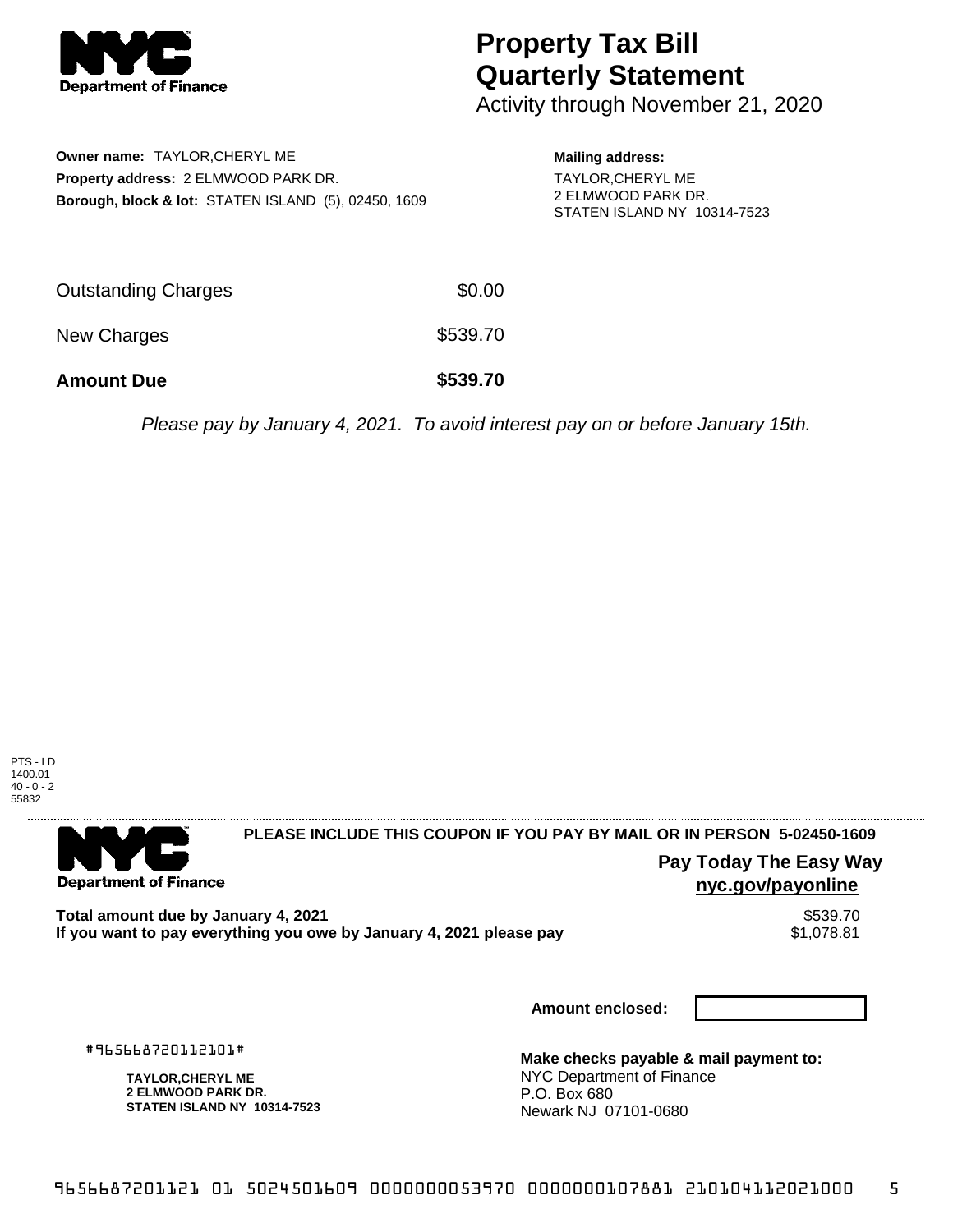

| <b>Previous Charges</b><br>Total previous charges including interest and payments |                               |            | <b>Amount</b><br>\$0.00 |
|-----------------------------------------------------------------------------------|-------------------------------|------------|-------------------------|
|                                                                                   |                               |            |                         |
| Finance-Property Tax                                                              |                               | 01/01/2021 | \$559.43                |
| Adopted Tax Rate                                                                  |                               |            | $$-25.70$               |
| Co-op Condo Abatement                                                             | 01/01/2021                    |            | \$7.22                  |
| Payment                                                                           | 09/21/2020                    |            | $$-1.25$                |
| <b>Total current charges</b>                                                      |                               |            | \$539.70                |
| <b>Tax Year Charges Remaining</b>                                                 | <b>Activity Date Due Date</b> |            | Amount                  |
| Finance-Property Tax                                                              |                               | 04/01/2021 | \$559.43                |
| <b>Adopted Tax Rate</b>                                                           |                               |            | $$ -25.70$              |

| Co-op Condo Abatement                                               | 01/01/2021 | \$7.22     |
|---------------------------------------------------------------------|------------|------------|
| Total tax year charges remaining                                    |            | \$540.95   |
| If you want to pay everything you owe by January 4, 2021 please pay |            | \$1,078.81 |
| If you pay everything you owe by January 4, 2021, you would save:   |            | \$1.84     |

## **Home banking payment instructions:**

- 1. **Log** into your bank or online bill pay website.
- 2. **Add** the new payee: NYC DOF Property Tax. Enter your account number, which is your boro, block and lot, as it appears here: 5-02450-1609 . You may also need to enter the address for the Department of Finance. The address is P.O. Box 680, Newark NJ 07101-0680.
- 3. **Schedule** your online payment using your checking or savings account.

## **Did Your Mailing Address Change?** If so, please visit us at **nyc.gov/changemailingaddress** or call **311.**

When you provide a check as payment, you authorize us either to use information from your check to make a one-time electronic fund transfer from your account or to process the payment as a check transaction.